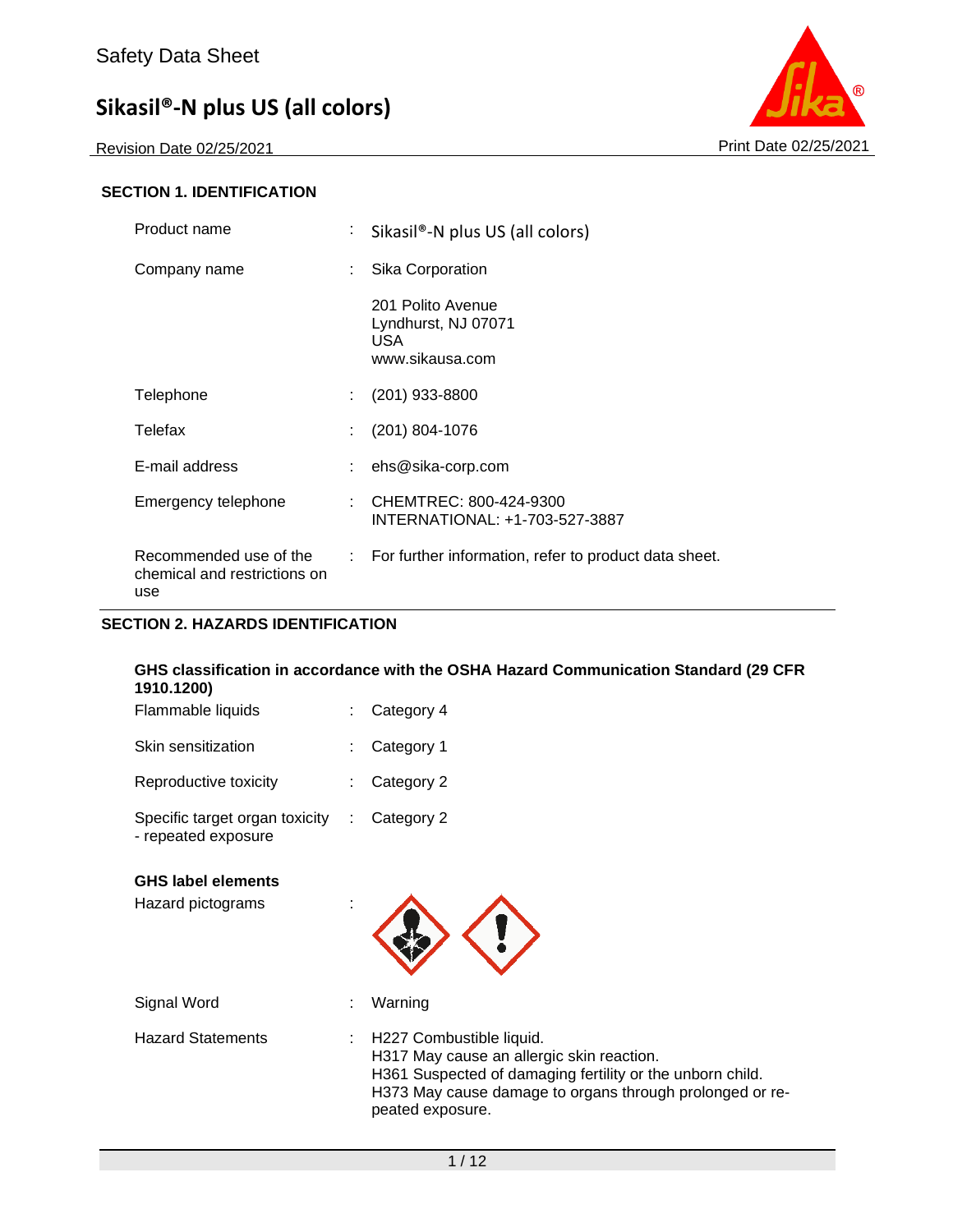

| <b>Precautionary Statements</b>                          | <b>Prevention:</b>                                                                                                                                                                                                                                                                                                                                                                                                                                     |
|----------------------------------------------------------|--------------------------------------------------------------------------------------------------------------------------------------------------------------------------------------------------------------------------------------------------------------------------------------------------------------------------------------------------------------------------------------------------------------------------------------------------------|
|                                                          | P201 Obtain special instructions before use.<br>P202 Do not handle until all safety precautions have been read<br>and understood.<br>P210 Keep away from heat/ sparks/ open flames/ hot surfaces.<br>No smoking.<br>P260 Do not breathe dust/ fume/ gas/ mist/ vapors/ spray.<br>P272 Contaminated work clothing must not be allowed out of<br>the workplace.<br>P280 Wear protective gloves/ protective clothing/ eye protection/<br>face protection. |
|                                                          | <b>Response:</b>                                                                                                                                                                                                                                                                                                                                                                                                                                       |
|                                                          | P302 + P352 IF ON SKIN: Wash with plenty of soap and water.<br>P308 + P313 IF exposed or concerned: Get medical advice/<br>attention.<br>P333 + P313 If skin irritation or rash occurs: Get medical advice/<br>attention.<br>P362 + P364 Take off contaminated clothing and wash it before<br>reuse.<br>P370 + P378 In case of fire: Use dry sand, dry chemical or alco-<br>hol-resistant foam to extinguish.                                          |
|                                                          | Storage:                                                                                                                                                                                                                                                                                                                                                                                                                                               |
|                                                          | P403 Store in a well-ventilated place.<br>P405 Store locked up.                                                                                                                                                                                                                                                                                                                                                                                        |
|                                                          | Disposal:                                                                                                                                                                                                                                                                                                                                                                                                                                              |
|                                                          | P501 Dispose of contents/ container to an approved waste dis-<br>posal plant.                                                                                                                                                                                                                                                                                                                                                                          |
| <b>Additional Labeling</b>                               |                                                                                                                                                                                                                                                                                                                                                                                                                                                        |
|                                                          | There are no ingredients with unknown acute toxicity used in a mixture at a concentration >= 1%.                                                                                                                                                                                                                                                                                                                                                       |
| Other hazards                                            |                                                                                                                                                                                                                                                                                                                                                                                                                                                        |
| None known.                                              |                                                                                                                                                                                                                                                                                                                                                                                                                                                        |
| <b>SECTION 3. COMPOSITION/INFORMATION ON INGREDIENTS</b> |                                                                                                                                                                                                                                                                                                                                                                                                                                                        |
| <b>Mixtures</b>                                          |                                                                                                                                                                                                                                                                                                                                                                                                                                                        |

# **Components**

| Chemical name                        | CAS-No.     | Classification            | Concentra-<br>tion $(% w/w)$ |
|--------------------------------------|-------------|---------------------------|------------------------------|
| silicon dioxide, chemically prepared | 112945-52-5 |                           | $>= 1 - 5$                   |
| butan-2-one O,O',O"-                 | 22984-54-9  | Eye Irrit. 2A; H319       | $>= 1 - 5$                   |
| (methylsilylidyne)trioxime           |             | Skin Sens. 1; H317        |                              |
|                                      |             | <b>STOT RE 2; H373</b>    |                              |
| 3-aminopropyltriethoxysilane         | 919-30-2    | Acute Tox. 4; H302        | $>= 0.1 - 1.1$               |
|                                      |             | Skin Corr. 1B; H314       |                              |
|                                      |             | <b>Skin Sens. 1; H317</b> |                              |
| octamethylcyclotetrasiloxane         | 556-67-2    | Flam. Liq. 3; H226        | $>= 0.1 - 1.1$               |
|                                      |             | Repr. 2; H361             |                              |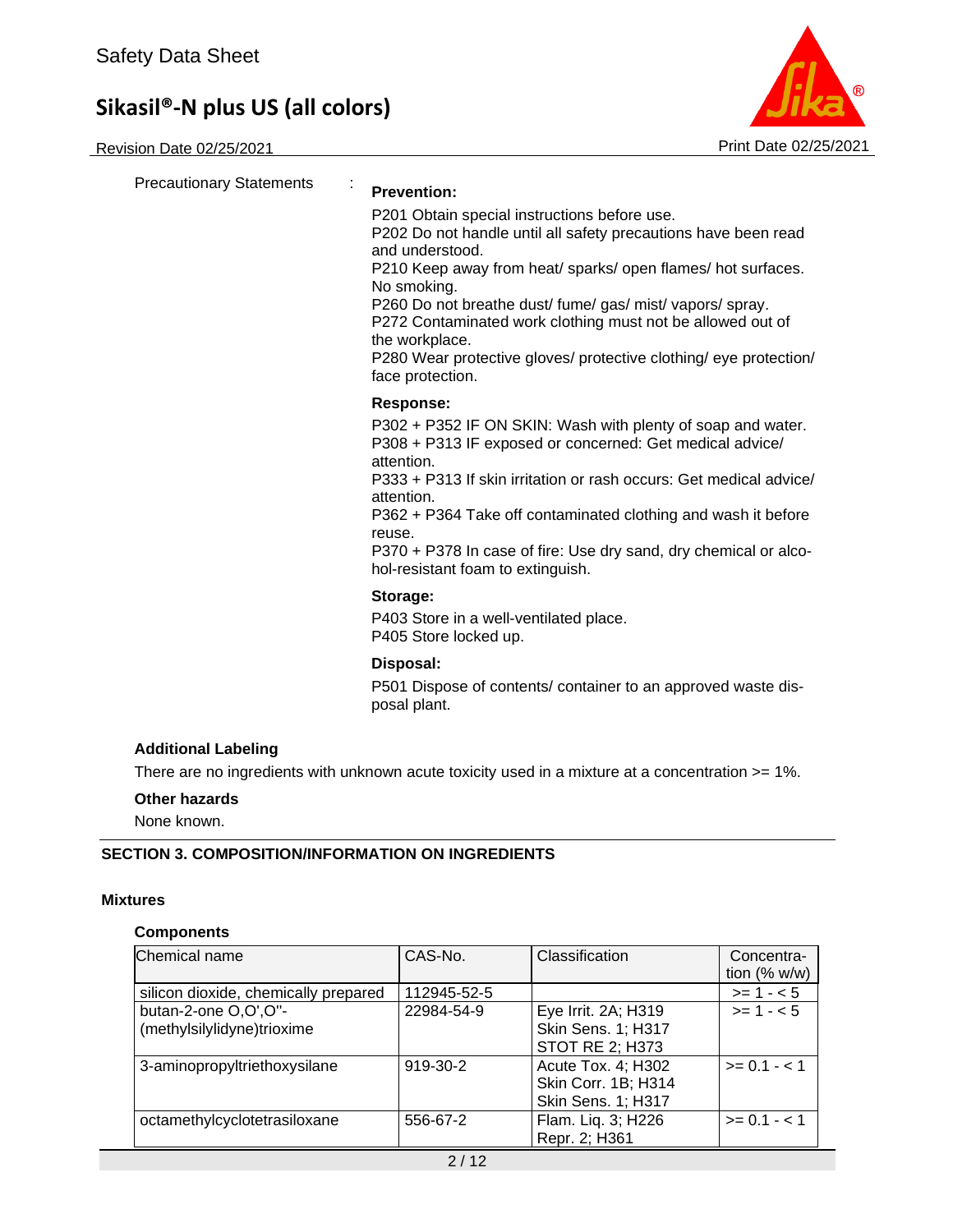Revision Date 02/25/2021 **Print Date 02/25/2021** Print Date 02/25/2021

Actual concentration is withheld as a trade secret



### **SECTION 5. FIRE-FIGHTING MEASURES**

| Suitable extinguishing media :                      |    | Carbon dioxide (CO2)                                                                                                                                                                                                          |
|-----------------------------------------------------|----|-------------------------------------------------------------------------------------------------------------------------------------------------------------------------------------------------------------------------------|
| Unsuitable extinguishing<br>media                   |    | Water                                                                                                                                                                                                                         |
| Further information                                 | ÷. | Collect contaminated fire extinguishing water separately. This<br>must not be discharged into drains.<br>Fire residues and contaminated fire extinguishing water must<br>be disposed of in accordance with local regulations. |
| Special protective equipment :<br>for fire-fighters |    | In the event of fire, wear self-contained breathing apparatus.                                                                                                                                                                |

### **SECTION 6. ACCIDENTAL RELEASE MEASURES**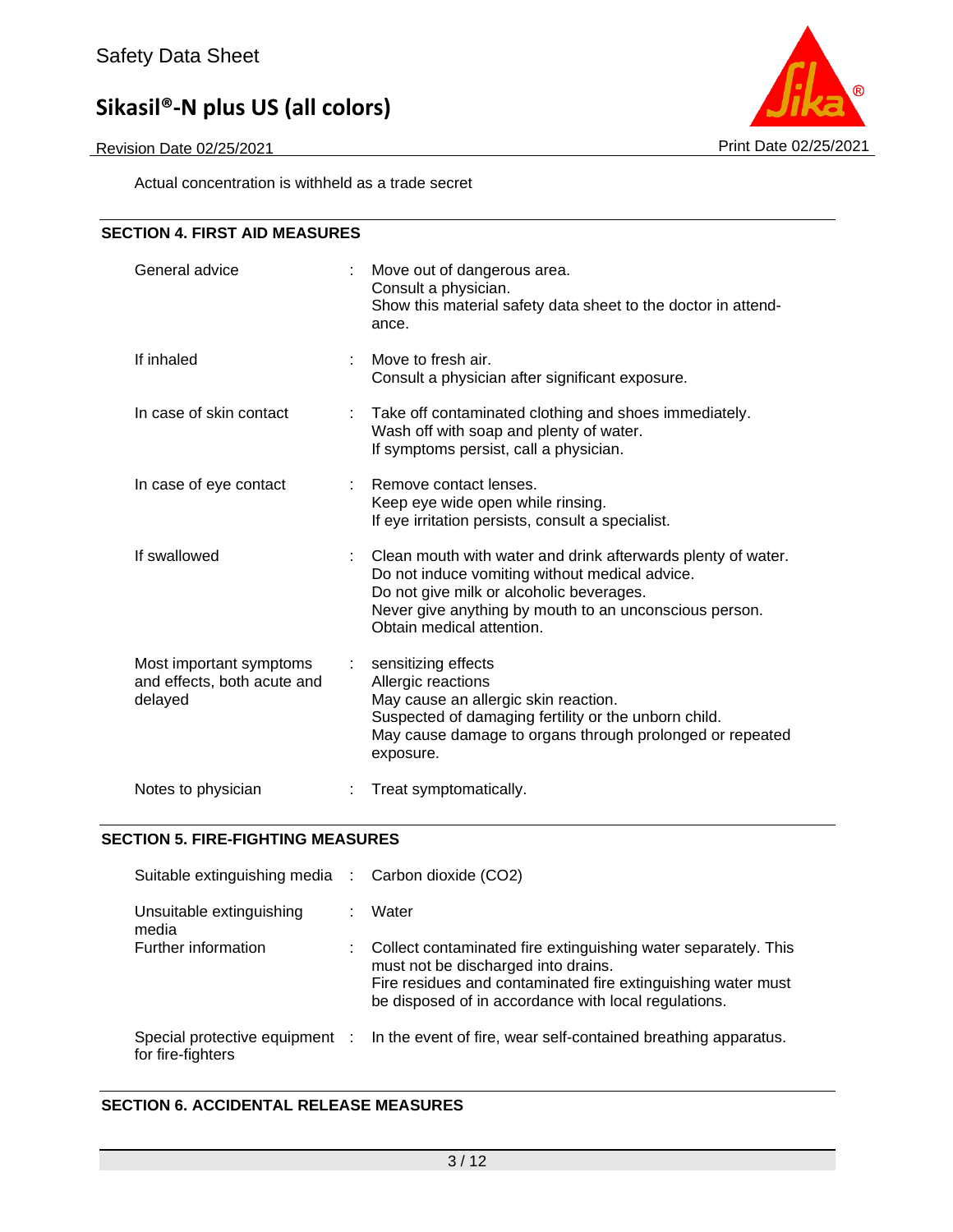

| Personal precautions, protec-:<br>tive equipment and emer-<br>gency procedures | Use personal protective equipment.<br>Deny access to unprotected persons.                                                                                                                                                                       |
|--------------------------------------------------------------------------------|-------------------------------------------------------------------------------------------------------------------------------------------------------------------------------------------------------------------------------------------------|
| Environmental precautions                                                      | : Do not flush into surface water or sanitary sewer system.<br>If the product contaminates rivers and lakes or drains inform<br>respective authorities.<br>Local authorities should be advised if significant spillages<br>cannot be contained. |
| Methods and materials for<br>containment and cleaning up                       | Soak up with inert absorbent material (e.g. sand, silica gel,<br>acid binder, universal binder, sawdust).<br>Keep in suitable, closed containers for disposal.                                                                                  |

### **SECTION 7. HANDLING AND STORAGE**

| fire and explosion           | Advice on protection against : Normal measures for preventive fire protection.                                                                                                                                                                                                                                                                                                                                                                                                                                                                                                        |
|------------------------------|---------------------------------------------------------------------------------------------------------------------------------------------------------------------------------------------------------------------------------------------------------------------------------------------------------------------------------------------------------------------------------------------------------------------------------------------------------------------------------------------------------------------------------------------------------------------------------------|
| Advice on safe handling<br>÷ | Do not breathe vapors or spray mist.<br>Avoid exceeding the given occupational exposure limits (see<br>section 8).<br>Do not get in eyes, on skin, or on clothing.<br>For personal protection see section 8.<br>Persons with a history of skin sensitization problems or asth-<br>ma, allergies, chronic or recurrent respiratory disease should<br>not be employed in any process in which this mixture is being<br>used.<br>Smoking, eating and drinking should be prohibited in the ap-<br>plication area.<br>Follow standard hygiene measures when handling chemical<br>products. |
| Conditions for safe storage  | Store in original container.<br>Keep in a well-ventilated place.<br>Observe label precautions.<br>Store in accordance with local regulations.                                                                                                                                                                                                                                                                                                                                                                                                                                         |
| Materials to avoid           | <b>Explosives</b><br>Oxidizing agents<br>Poisonous gases<br>Poisonous liquids                                                                                                                                                                                                                                                                                                                                                                                                                                                                                                         |

### **SECTION 8. EXPOSURE CONTROLS/PERSONAL PROTECTION**

## **Ingredients with workplace control parameters**

| Components                              | CAS-No.     | Value type<br>(Form of<br>exposure) | Control parame-<br>ters / Permissible<br>concentration | <b>Basis</b> |
|-----------------------------------------|-------------|-------------------------------------|--------------------------------------------------------|--------------|
| silicon dioxide, chemically<br>prepared | 112945-52-5 | TWA (Dust)                          | 20 Million parti-<br>cles per cubic foot               | OSHA Z-3     |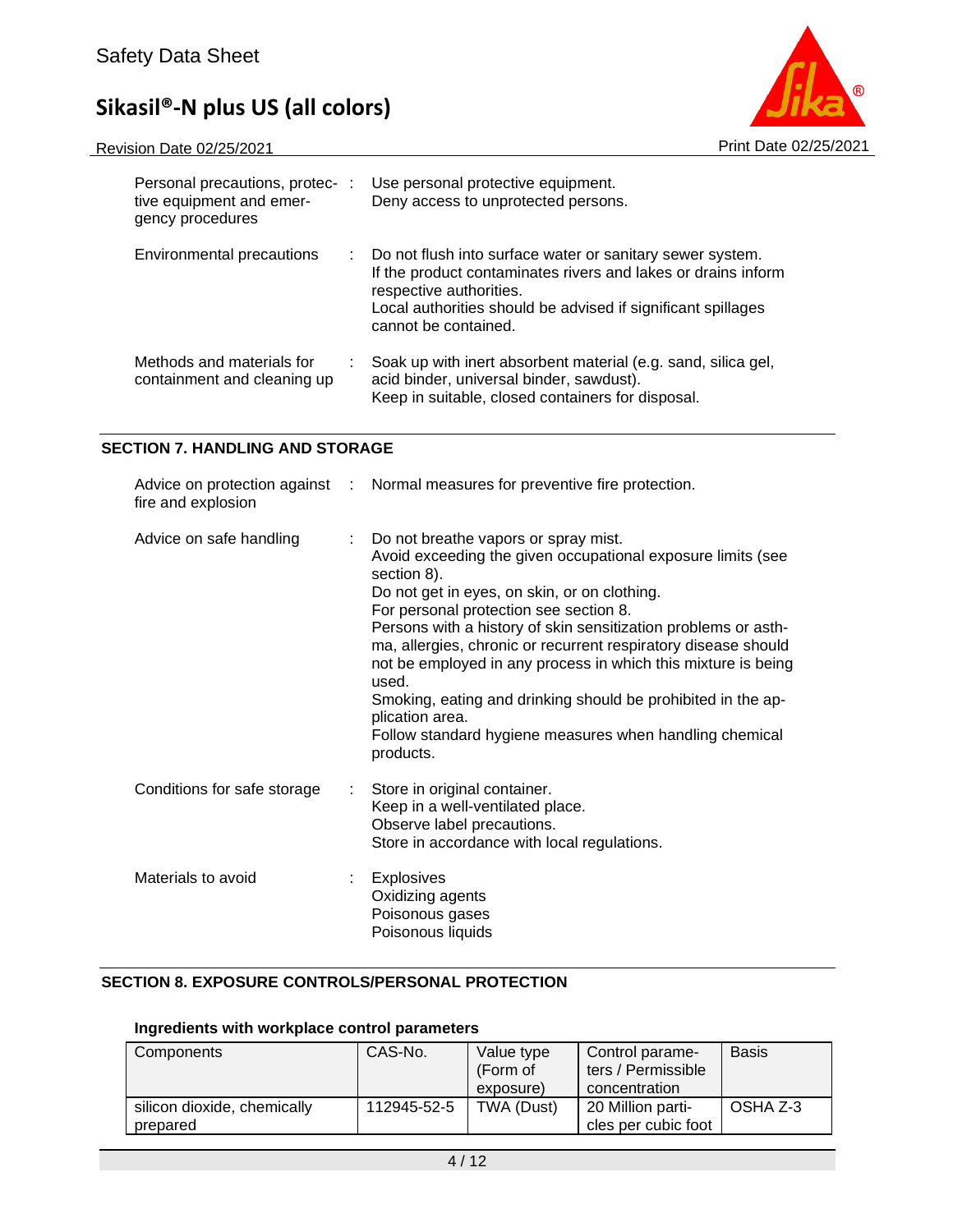Revision Date 02/25/2021 **Print Date 02/25/2021** 



|  |            | (Silica)            |          |
|--|------------|---------------------|----------|
|  | TWA (Dust) | 80 mg/m3 /<br>%SiO2 | OSHA Z-3 |
|  |            | (Silica)            |          |

The above constituents are the only constituents of the product which have a PEL, TLV or other recommended exposure limit. At this time, the other constituents have no known exposure limits.

| <b>Engineering measures</b>   | Use of adequate ventilation should be sufficient to control<br>worker exposure to airborne contaminants. If the use of this<br>product generates dust, fumes, gas, vapor or mist, use pro-<br>cess enclosures, local exhaust ventilation or other engineer-<br>ing controls to keep worker exposure below any recommend-<br>ed or statutory limits.<br>The engineering controls also need to keep gas, vapor or<br>dust concentrations below any lower explosive limits. |
|-------------------------------|--------------------------------------------------------------------------------------------------------------------------------------------------------------------------------------------------------------------------------------------------------------------------------------------------------------------------------------------------------------------------------------------------------------------------------------------------------------------------|
| Personal protective equipment |                                                                                                                                                                                                                                                                                                                                                                                                                                                                          |
| Respiratory protection        | Use a properly fitted NIOSH approved air-purifying or air-fed<br>respirator complying with an approved standard if a risk as-<br>sessment indicates this is necessary.                                                                                                                                                                                                                                                                                                   |
|                               | The filter class for the respirator must be suitable for the max-<br>imum expected contaminant concentration<br>(gas/vapor/aerosol/particulates) that may arise when han-<br>dling the product. If this concentration is exceeded, self-<br>contained breathing apparatus must be used.                                                                                                                                                                                  |
| Hand protection<br>÷.         | Chemical-resistant, impervious gloves complying with an<br>approved standard should be worn at all times when handling<br>chemical products if a risk assessment indicates this is nec-<br>essary.                                                                                                                                                                                                                                                                       |
| Eye protection                | Safety eyewear complying with an approved standard should<br>be used when a risk assessment indicates this is necessary.                                                                                                                                                                                                                                                                                                                                                 |
| Skin and body protection<br>÷ | Choose body protection in relation to its type, to the concen-<br>tration and amount of dangerous substances, and to the spe-<br>cific work-place.                                                                                                                                                                                                                                                                                                                       |
| Hygiene measures<br>÷         | Avoid contact with skin, eyes and clothing.<br>Wash hands before breaks and immediately after handling<br>the product.<br>Remove respiratory and skin/eye protection only after vapors<br>have been cleared from the area.<br>Remove contaminated clothing and protective equipment<br>before entering eating areas.<br>Wash thoroughly after handling.                                                                                                                  |

### **SECTION 9. PHYSICAL AND CHEMICAL PROPERTIES**

Appearance : paste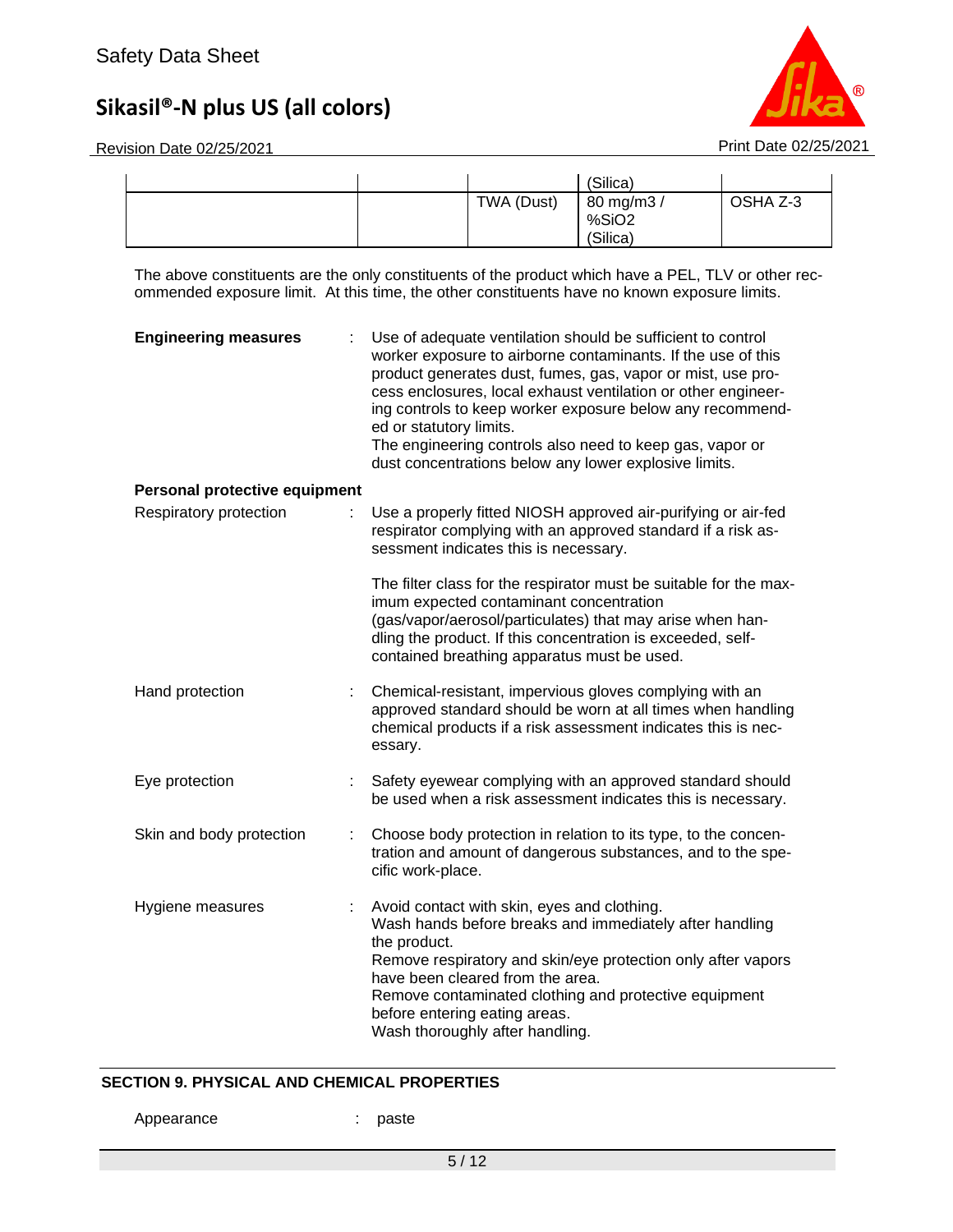

| Color                                                                   |                | various                                |
|-------------------------------------------------------------------------|----------------|----------------------------------------|
| Odor                                                                    |                | mild, musty                            |
| <b>Odor Threshold</b>                                                   | t.             | No data available                      |
| рH                                                                      | ÷              | Not applicable                         |
| Melting point/range / Freezing                                          | $\sim 10^{-1}$ | No data available                      |
| point<br>Boiling point/boiling range                                    |                | : No data available                    |
| Flash point                                                             |                | 194 °F / 90 °C<br>(Method: closed cup) |
| Evaporation rate                                                        |                | No data available                      |
| Flammability (solid, gas)                                               | t.             | No data available                      |
| Upper explosion limit / Upper : No data available<br>flammability limit |                |                                        |
| Lower explosion limit / Lower : No data available<br>flammability limit |                |                                        |
| Vapor pressure                                                          |                | $0.01$ hpa                             |
| Relative vapor density                                                  | ÷              | No data available                      |
| Density                                                                 | t.             | ca. 1.39 g/cm3 (73 °F / 23 °C)         |
| Solubility(ies)<br>Water solubility                                     | t.             | insoluble                              |
| Solubility in other solvents : No data available                        |                |                                        |
| Partition coefficient: n-                                               |                | : No data available                    |
| octanol/water<br>Autoignition temperature                               |                | : No data available                    |
| Decomposition temperature                                               | t.             | No data available                      |
| Viscosity<br>Viscosity, dynamic                                         | ÷.             | No data available                      |
| Viscosity, kinematic                                                    | t.             | > 20.5 mm2/s (104 °F / 40 °C)          |
| <b>Explosive properties</b>                                             |                | No data available                      |
| Oxidizing properties                                                    |                | No data available                      |
| Volatile organic compounds<br>(VOC) content                             | t.             | $52$ g/l                               |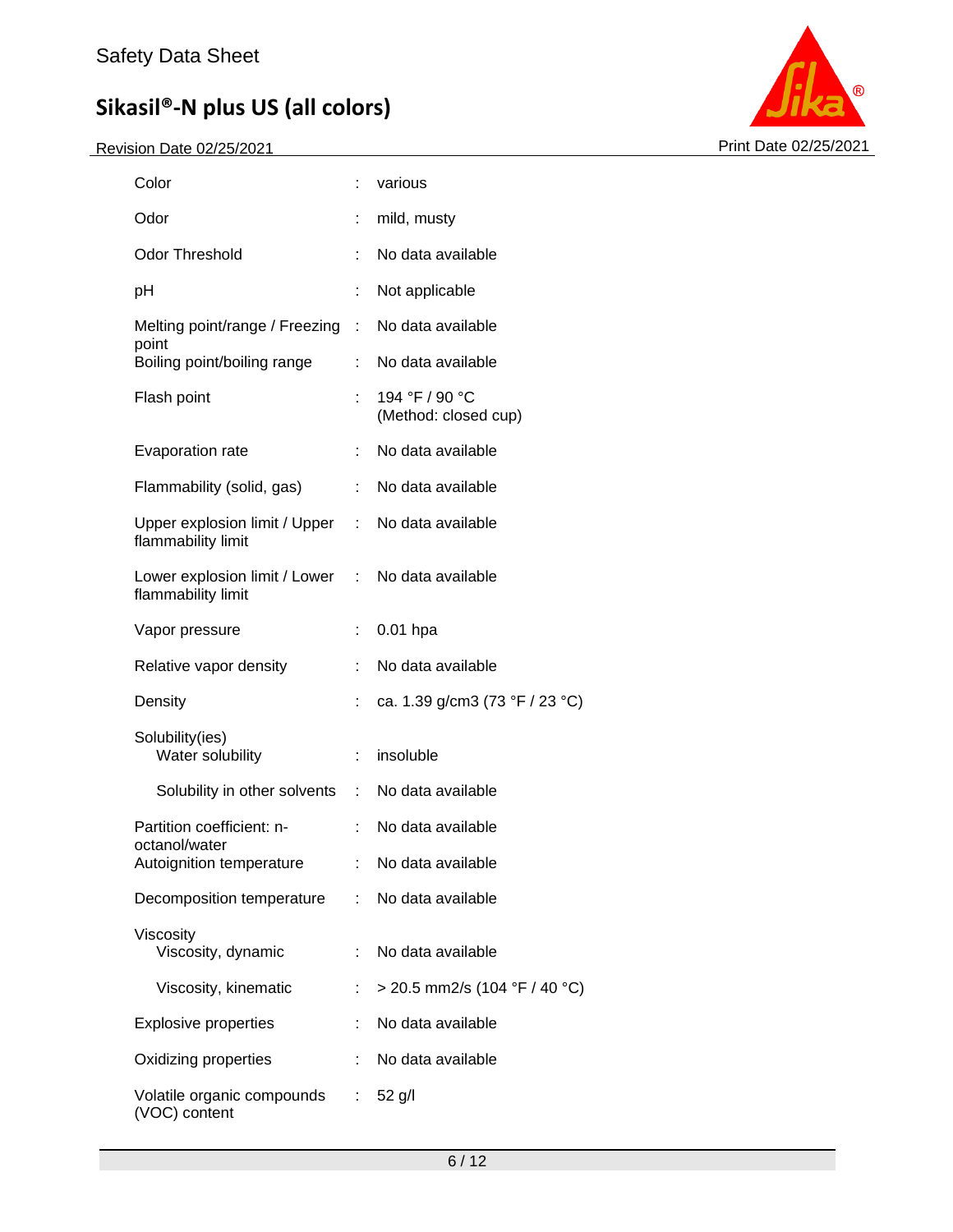Revision Date 02/25/2021 **Print Date 02/25/2021** 



| <b>SECTION 10. STABILITY AND REACTIVITY</b> |    |                                                                               |
|---------------------------------------------|----|-------------------------------------------------------------------------------|
| Reactivity                                  | ÷. | No dangerous reaction known under conditions of normal use.                   |
| Chemical stability                          |    | The product is chemically stable.                                             |
| tions                                       |    | Possibility of hazardous reac- : Stable under recommended storage conditions. |
| Conditions to avoid                         |    | : Extremes of temperature and direct sunlight.                                |
| Incompatible materials                      |    | No data available                                                             |
| Hazardous decomposition<br>products         | ÷. | No decomposition if stored and applied as directed.                           |

### **SECTION 11. TOXICOLOGICAL INFORMATION**

### **Acute toxicity**

Not classified based on available information.

#### **Components:**

Acute oral toxicity : LD50 Oral (Rat): 1,490 mg/kg

#### **octamethylcyclotetrasiloxane:**

| Acute inhalation toxicity | : $LC50$ (Rat): 36 mg/l |
|---------------------------|-------------------------|
|                           | Exposure time: 4 h      |
|                           | Test atmosphere: vapor  |

#### **Skin corrosion/irritation**

Not classified based on available information.

### **Serious eye damage/eye irritation**

Not classified based on available information.

#### **Respiratory or skin sensitization**

#### **Skin sensitization**

May cause an allergic skin reaction.

### **Respiratory sensitization**

Not classified based on available information.

#### **Germ cell mutagenicity**

Not classified based on available information.

#### **Carcinogenicity**

Not classified based on available information. **IARC** Group 2B: Possibly carcinogenic to humans Carbon black 1333-86-4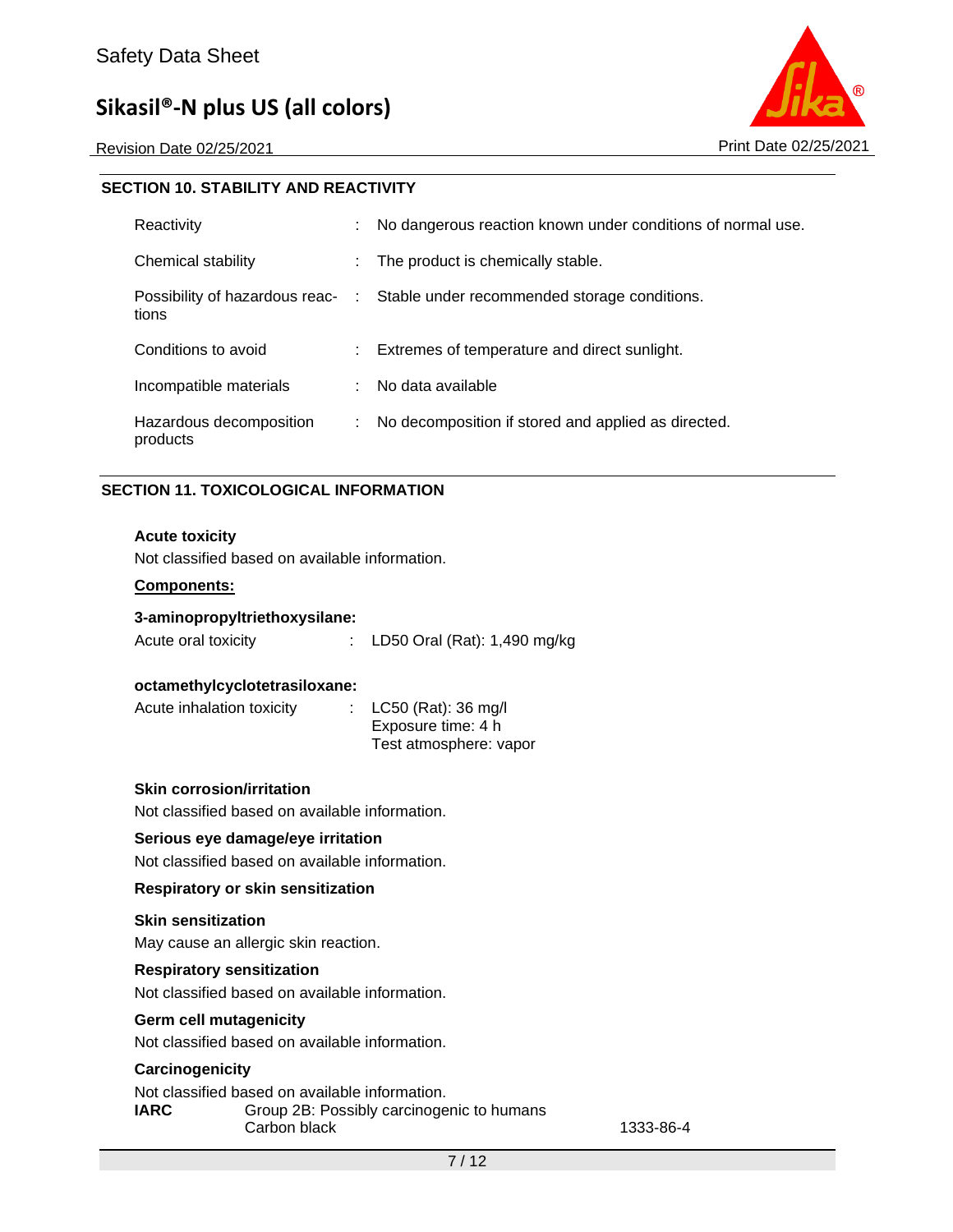Revision Date 02/25/2021 **Print Date 02/25/2021** Print Date 02/25/2021



Group 2B: Possibly carcinogenic to humans titanium dioxide 13463-67-7

**OSHA** Not applicable

**NTP** Not applicable

### **Reproductive toxicity**

Suspected of damaging fertility or the unborn child.

### **STOT-single exposure**

Not classified based on available information.

### **STOT-repeated exposure**

May cause damage to organs through prolonged or repeated exposure. Once sensitized, a severe allergic reaction may occur when subsequently exposed to very low levels.

### **Aspiration toxicity**

Not classified based on available information.

### **Further information**

### **Product:**

Remarks : Carbon black (1333-86-4) **Animal Toxicity:** Rat, oral, duration 2 year Effect: no tumors

> Mouse, oral, duration 2 years Effect: no tumors Mouse, dermal, duration 18 months Effect: no skin tumors Rat, inhalation, duration 2 years Target organ: lungs Effect: inflammation, fibrosis, tumors Note: Tumors in the rat lung are considered to be related to the "particle overload phenomenon" rather than to a specific chemical effect of carbon black itself in the lung. These effects in rats have been reported in many studies on other poorly soluble inorganic particles and appear to be rat specific. Tumors have not been observed in other species (i.e., mouse and hamster) for carbon black or other poorly soluble particles under similar circumstances and study conditions. Mortality studies (human data): A study on carbon black production workers in the UK (Sorahan, 2001) found an increased risk of lung cancer in two of the five plant studied; however, the increase was not related to the dose of carbon black. Thus, the authors did not consider the increased risk in lung cancer to be due to carbon black exposure. A German study of carbon black workers at one plant (Morfeld, 2006; Buechte, 2006) found a similar increase in lung cancer risk but, like the Sorohan, 2001 (UK study) found no association with carbon black exposure. A large US study of 18 plants showed a reduction in lung cancer risk in carbon black pro-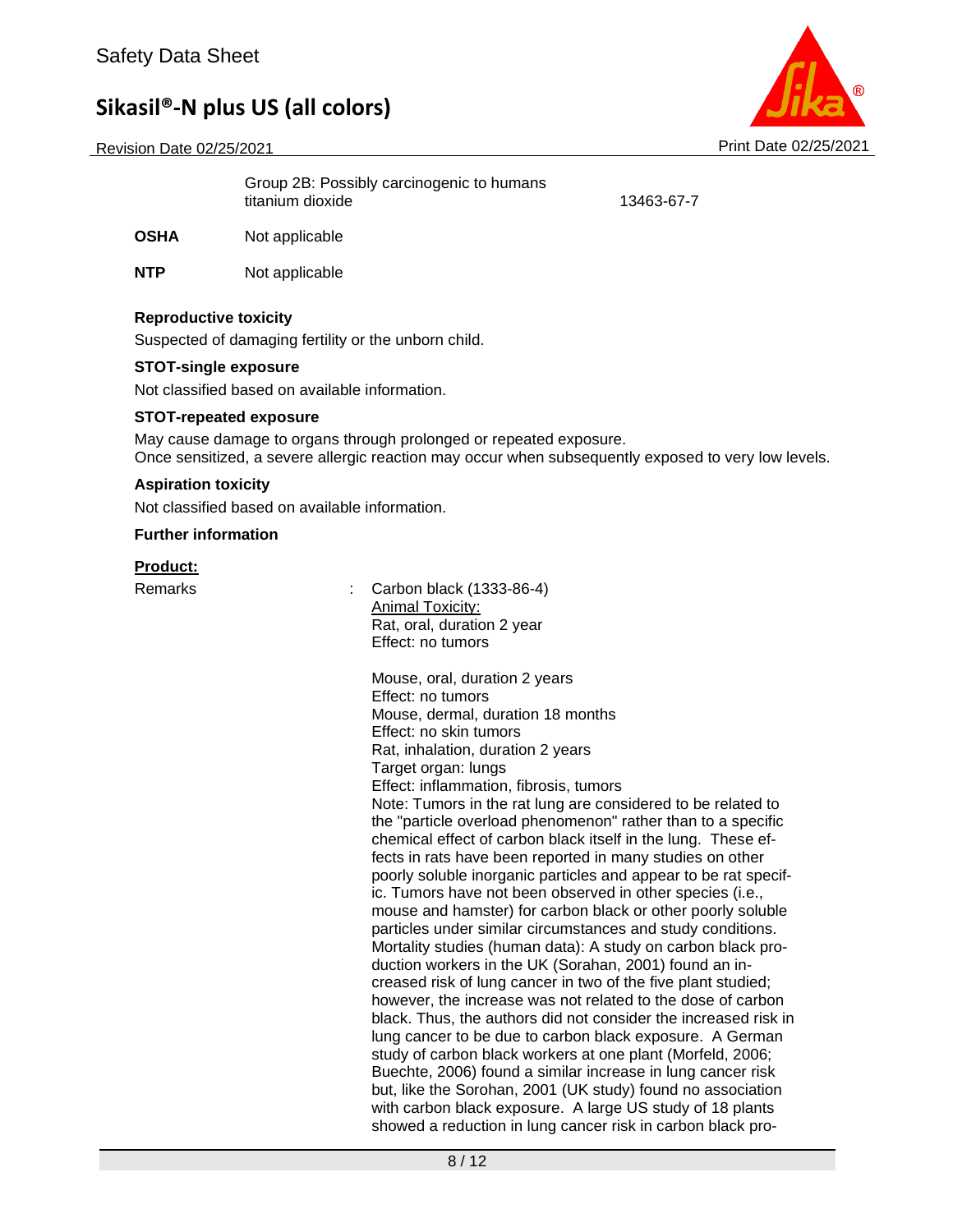Revision Date 02/25/2021 **Print Date 02/25/2021** Print Date 02/25/2021



duction workers (DEll, 2006). Based upon these studies, the February 2006 Working Group at the International Agency for Research on Cancer (IARC) concluded that the human evidence for carcinogenicity was inadequate (IARC, 2010). Since the IARC evaluation of carbon black, Sorahan and Harrington (2007) have re-analyzed the UK study data using an alternative exposure hypothesis and found a positive association with carbon black exposure in two of the five plants. The same exposure hypothesis was applied by Morfeld and McCunney (2009) to the German cohort; in contrast, they found no association between carbon black exposure and lung cancer risk and, thus, no support for the alternative exposure hypothesis used by Sorahan and Harrington. Overall, as a result of these detailed investigations, no causative link between carbon black exposure and cancer risk in humans has been demonstrated.

**IARC CANCER CLASSIFICATION:** In 2006 IARC re-affirmed its 1995 finding that there is "inadequate evidence" from human health studies to assess whether carbon black causes cancer in humans. IARC concluded that there is "sufficient evidence" in experimental animal studies for the carcinogenicity of carbon black. IARC's overall evaluation is that carbon black is "possibly carcinogenic to humans" (Group 2B)". This conclusion was based on IARC's guidelines, which generally require such a classification if one species exhibits carcinogenicity in two or more animal studies (IARC, 2010).

Solvent extracts of carbon black were used in one study of rats in which skin tumors were found after dermal application and several studies of mice in which sarcomas were found following subcutaneous injection. IARC concluded that there was "sufficient evidence" that carbon black extracts can cause cancer in animals (Group 2B).

**ICGIH CANCER CLASSIFICATION:** Confirmed Animal Carcinogen with Unknown Relevance to Humans (Category A3 Carcinogen).

**ASSESSMENT:** Applying the guidelines of self-classification under the Globally Harmonized System of Classification and Labeling of Chemicals, carbon black is not classified as a carcinogen. Lung tumors are induced in rats as a result of repeated exposure to inert, poorly soluble particles like carbon black and other poorly soluble particles. Rats tumors are a result of a secondary non-genotoxic mechanism that has questionable relevance for classification in humans. In support of this opinion, the CLP Guidance for Specific Target Organ Toxicity - Repeated Exposure (STOT-RE), cites lung overload under mechanisms not relevant to humans. Human health studies show that exposure to carbon black does not increase the risk to carcinogenicity.

Titanium dioxide (13463-67-7)

In lifetime inhalation studies of rats, airborne respirable-size titanium dioxide particles have shown to cause an increase in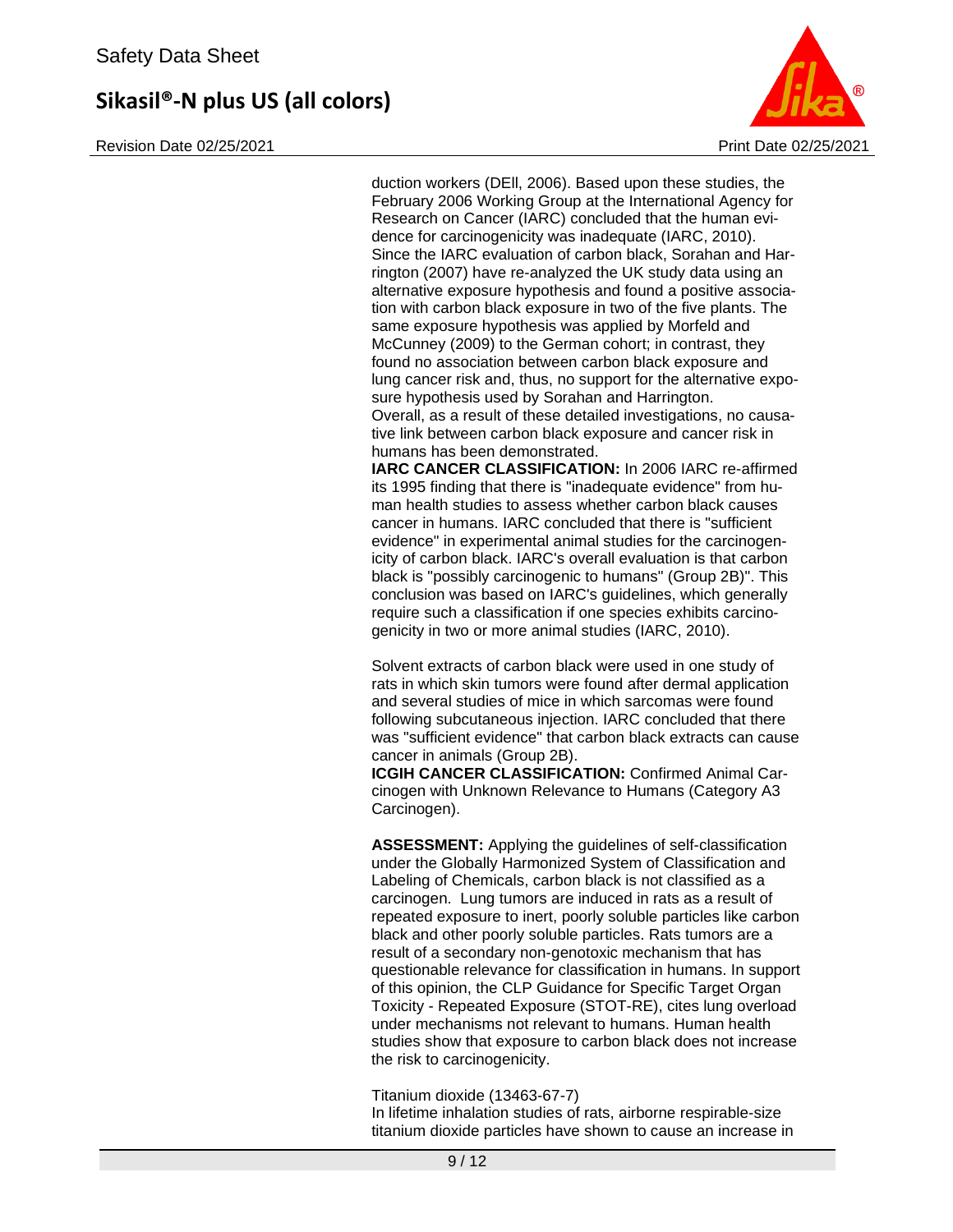Revision Date 02/25/2021 Print Date 02/25/2021



lung tumors at concentrations associated with substantial particle lung burdens and consequential pulmonary overload and inflammation. The potential for these adverse health effects appears to be closely related to the particle size and the amount of the exposed surface area that comes into contact with the lung. However, tests with other laboratory animals such as mice and hamsters, indicate that rats are significantly more susceptible to the pulmonary overload and inflammation that causes lung cancer. Epidemiological studies do not suggest an increased risk of cancer in humans from occupational exposure to titanium dioxide. Titanium dioxide has been characterized by IARC as possibly carcinogenic to humans (Group 2B) through inhalation (not ingestion). It has not been characterized as a potential carcinogen by either NTP or OSHA.

### **SECTION 12. ECOLOGICAL INFORMATION**

| <b>Ecotoxicity</b><br>No data available                   |                                                                                                                                                                                                    |  |
|-----------------------------------------------------------|----------------------------------------------------------------------------------------------------------------------------------------------------------------------------------------------------|--|
| <b>Persistence and degradability</b><br>No data available |                                                                                                                                                                                                    |  |
| <b>Bioaccumulative potential</b><br>No data available     |                                                                                                                                                                                                    |  |
| <b>Mobility in soil</b><br>No data available              |                                                                                                                                                                                                    |  |
| Other adverse effects                                     |                                                                                                                                                                                                    |  |
| Product:<br>Additional ecological infor-<br>mation        | Do not empty into drains; dispose of this material and its con-<br>tainer in a safe way.<br>Avoid dispersal of spilled material and runoff and contact with<br>soil, waterways, drains and sewers. |  |
| <b>Components:</b>                                        |                                                                                                                                                                                                    |  |
| octamethylcyclotetrasiloxane:                             |                                                                                                                                                                                                    |  |
| Results of PBT and vPvB<br>assessment                     | <b>PBT</b> substance<br>÷                                                                                                                                                                          |  |
|                                                           | vPvB substance                                                                                                                                                                                     |  |
| <b>SECTION 13. DISPOSAL CONSIDERATIONS</b>                |                                                                                                                                                                                                    |  |

### **Disposal methods**

| Waste from residues | Disposal of this product, solutions and any by-products should<br>at all times comply with the requirements of environmental<br>protection and waste disposal legislation and any regional<br>local authority requirements. |
|---------------------|-----------------------------------------------------------------------------------------------------------------------------------------------------------------------------------------------------------------------------|
|                     |                                                                                                                                                                                                                             |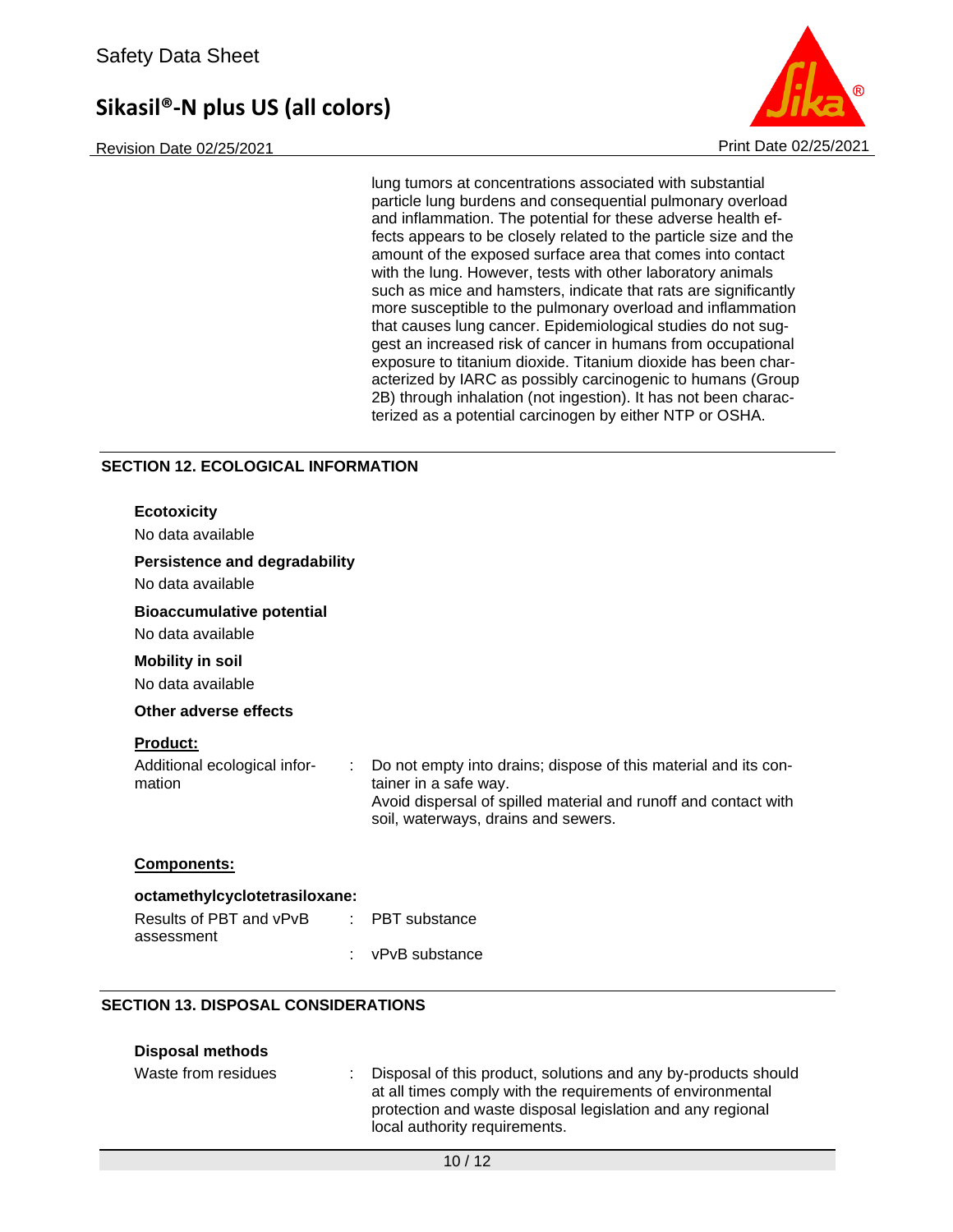Revision Date 02/25/2021 **Print Date 02/25/2021** Print Date 02/25/2021

Contaminated packaging : Empty containers should be taken to an approved waste handling site for recycling or disposal.

### **SECTION 14. TRANSPORT INFORMATION**

### **International Regulations**

### **IATA-DGR**

Not regulated as a dangerous good

### **IMDG-Code**

Not regulated as a dangerous good

### **Domestic regulation**

**49 CFR** Not regulated as a dangerous good

### **SECTION 15. REGULATORY INFORMATION**

**TSCA list EXECA list 1 COLLEGATA** : All chemical substances in this product are either listed on the TSCA Inventory or are in compliance with a TSCA Inventory exemption.

### **EPCRA - Emergency Planning and Community Right-to-Know**

### **CERCLA Reportable Quantity**

This material does not contain any components with a CERCLA RQ.

### **SARA 304 Extremely Hazardous Substances Reportable Quantity**

This material does not contain any components with a section 304 EHS RQ.

### **SARA 302 Extremely Hazardous Substances Threshold Planning Quantity**

This material does not contain any components with a section 302 EHS TPQ.

| SARA 311/312 Hazards |    | Flammable (gases, aerosols, liquids, or solids)<br>Respiratory or skin sensitization<br>Reproductive toxicity<br>Specific target organ toxicity (single or repeated exposure)           |
|----------------------|----|-----------------------------------------------------------------------------------------------------------------------------------------------------------------------------------------|
| <b>SARA 313</b>      | t. | This material does not contain any chemical components with<br>known CAS numbers that exceed the threshold (De Minimis)<br>reporting levels established by SARA Title III, Section 313. |

### **Clean Air Act**

This product does not contain any hazardous air pollutants (HAP), as defined by the U.S. Clean Air Act Section 112 (40 CFR 61).

California Prop 65 **WARNING:** Cancer and Reproductive Harm www.P65Warnings.ca.gov